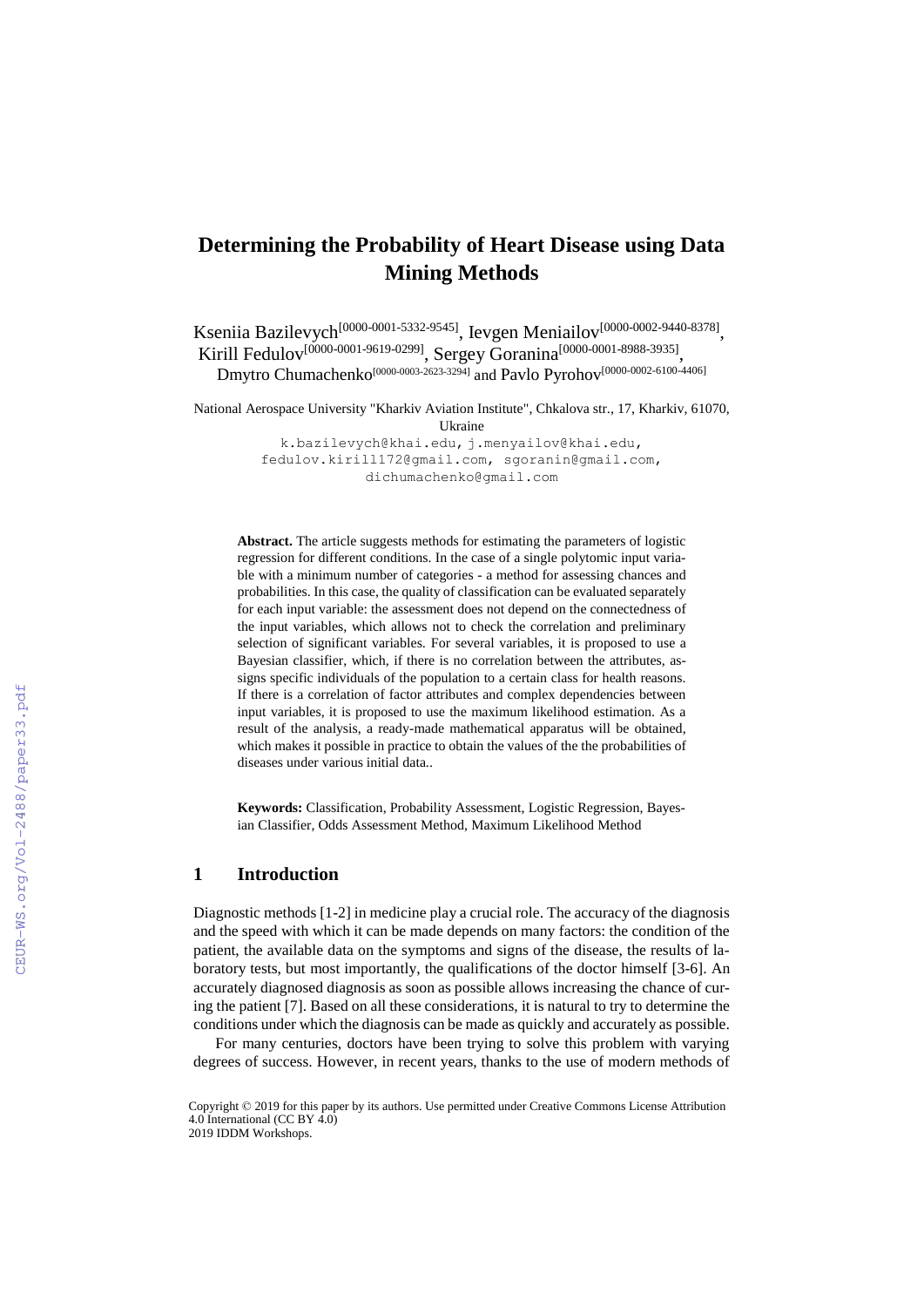treatment and diagnostics based on the latest achievements of science and technology, the chances of obtaining successful results have increased significantly. Therefore, it is important to find the exact methods [8-9] for description, research, evaluation and monitoring of the diagnosis process, which makes the task of determining the likelihood of disease based on existing data on the patient's condition relevant.

If the study is associated with a large number of interdependent factors that exhibit significant natural variability, then for a sufficiently effective description of the complex pattern of their influence, there is only one way - using the appropriate statistical method [10]. If there is a need to determine the probability of falling into one of two classes of the disease, one of the simplest and most effective methods is the binary classifier. The quality of the classification can be evaluated for each input variable separately. If the number of factors or the number of data categories is very large, it is necessary to use the computing power of the computer [11] so that the desired results can be obtained in a fairly short time, which will reduce the likelihood of errors in the diagnosis, and will also make it as quick and efficient as possible.

Thus, the aim of the study is to determine the likelihood of a patient's disease [12- 13] with specified diagnostic characteristics based on Data Mining methods, which will improve the accuracy of diagnosis.

The health status of each individual is influenced by a number of factors, such as: age, gender, illness, place of residence, temperature, blood condition, etc. [14]. The objective of the study is to identify and analyze methods that allow us to assess the likelihood of illness [15] of a patient with specified diagnostic characteristics.

This task is referred to the classification tasks "with the teacher", during which the test system is trained using the "stimulus-reaction" examples. It is required to find dependency that shows which patients belong to the "Healthy" class and which patients belong to the "Sick" class. For such a task, it is rational to use logistic regression, which is widely used to find the probabilities of an event with given characteristics [16].

# **2 Estimation of logistic regression parameters based on the method of assessing chances and probabilities**

Consider a sample of patients based on data from the source [17]. For each patient, health information is known. The explanatory variable in this case is the result of an electrocardiogram (ECG) at rest. This variable is polytomic. Each patient can belong to the three classes "Normal", "Hyp" and "Abnormal" according to ECG results. Two events are also considered: the patient is sick (y = 1) and healthy (y = 0).

It is necessary to evaluate the parameters of the logistic equation for this problem and determine the probability with which it will belong to the "Sick" class, i.e. evaluate his state of health. Probability that the output variable  $y = 1$  for the given value of the explanatory variable X will be  $P(y=1 | x) = \rho(x)$ , and the probability that  $y = 0$  at a given value *x* will be equal to  $P(y=0|x) = 1 - \rho(x)$ .

The conditional average for logistic regression in this case is determined as in formula (1):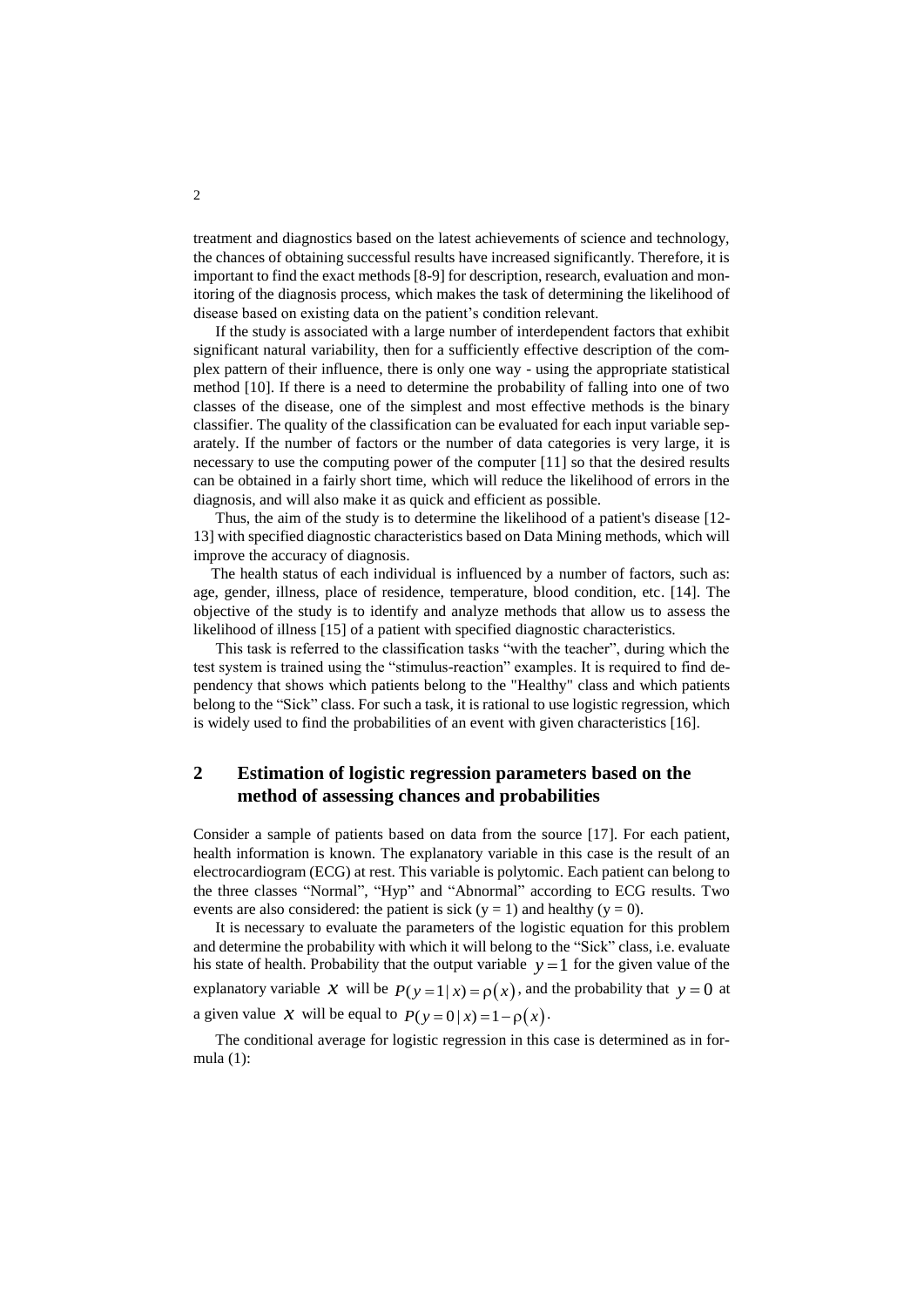$$
\rho(x) = \frac{e^{g(x)}}{1 + e^{g(x)}}
$$
\n(1)

where  $g(x) = \beta_0 + \beta_1 C_1 + \beta_2 C_2$ ;  $C_1, C_2$  is variables for quantizing values in three intervals;  $x$  is explanatory variable;  $\beta_0, \beta_1, \beta_2$  is desired parameters;  $c(x)$  is event probability.

The function is defined on an infinite interval and takes values in a range [0, 1]. Required to find the best estimates of parameters  $\beta_0, \beta_1, \beta_2$ . We will organize the information about patients based on the data [17] in the form of a Table 1.

| <i>Outcome</i> | Normal | $\iota IVD$ | Abnormal | Total |  |
|----------------|--------|-------------|----------|-------|--|
| $v = 0$        |        | oð          |          | 165   |  |
| $=$ $\Box$     | 56     |             |          | 138   |  |
| Total          | 52     | $4^{\circ}$ |          |       |  |

**Table 1.** ECG Patient Data

In the Table 1 in the line with the "Normal" class, the quantization variables will be equal to:  $C_1 = C_2 = 0$ . In line with class "Hyp"  $C_1 = 1, C_2 = 0$ . In the line with the class "Abnormal"  $C_1 = C_2 = 1$ .

The chances of being a patient with a sick heart for all categories of conditions of the electrocardiogram are estimated by the formulas (2-4):

$$
Ch_{y=1,C_1} = \frac{56}{96} \approx 0.58\tag{2}
$$

$$
Ch_{y=1,C_2} = \frac{79}{68} \approx 1.16\tag{3}
$$

$$
Ch_{y=1,C_3}=3\tag{4}
$$

The odds ratio for the "Hyp" categories to the "Normal" category is estimated by the formula (5):

$$
OR\left(\frac{C_2}{C_1}\right) = \frac{Ch_{y=1,C_2}}{Ch_{y=1,C_1}} = 2.01\tag{5}
$$

The odds ratio for the "Abnormal" to the "Normal" categories is estimated by the formula (6):

$$
OR\left(\frac{C_3}{C_1}\right) = \frac{Ch_{y=1,C_3}}{Ch_{y=1,C_1}} = 5.17
$$
\n(6)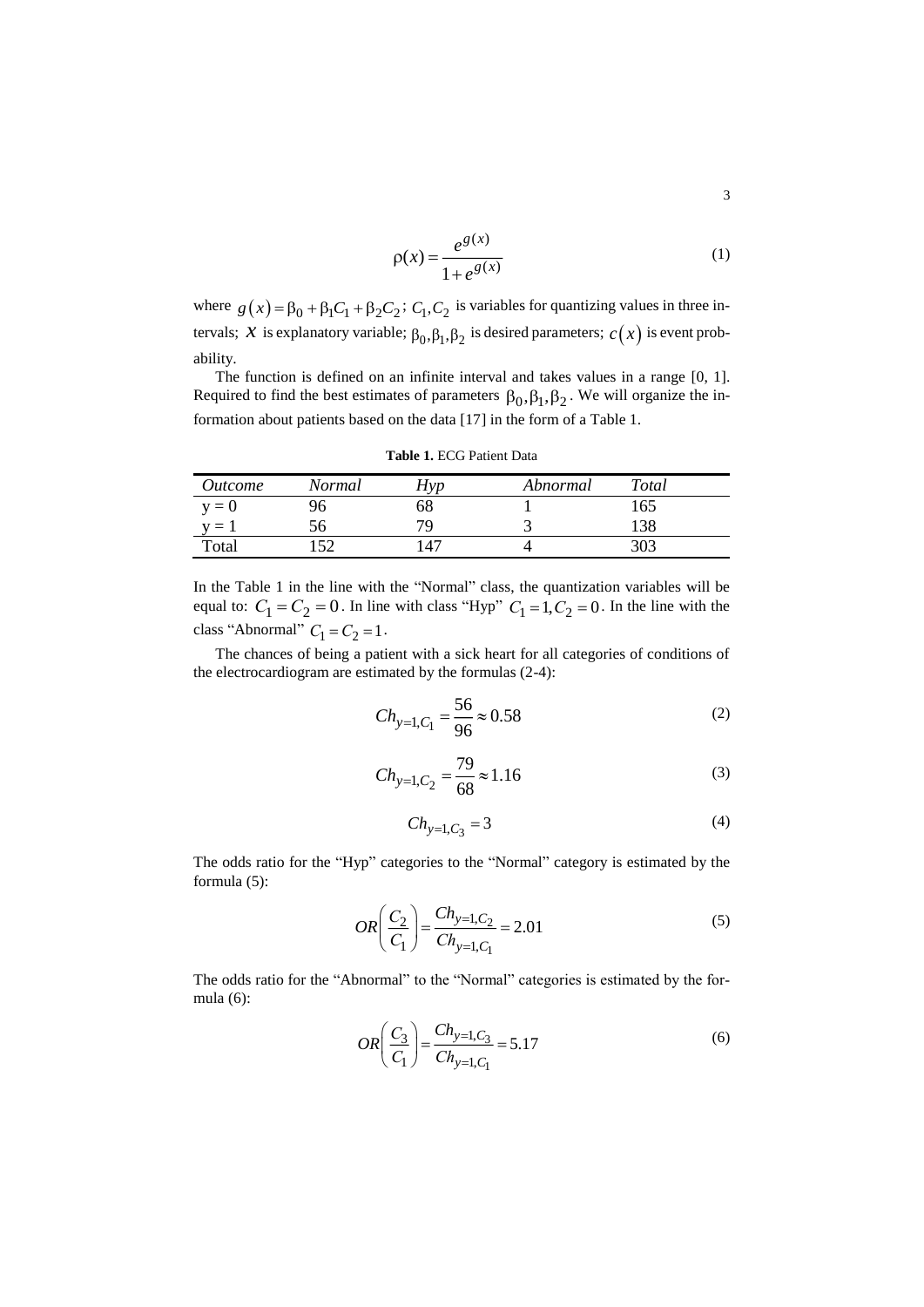The experimental probability of a disease for the "Normal" category can be found (7) by dividing the number of positive outcomes by the total number of outcomes:

$$
c_{exp} = 56 / 152 = 0.37
$$
 (7)

From here the coefficient  $\beta_0$  can be found as (8)

$$
\beta_0 = \ln \left( \frac{c_{exp}}{1 - c_{exp}} \right) = -0.532
$$
 (8)

For the "Hyp" category, the experimental probability of the disease can be estimated by the formula (9):

$$
c_{exp} = 79 / 147 = 0.54
$$
 (9)

From here, the coefficient  $\beta_1$  can be found as (10):

$$
\beta_1 = \ln \left( \frac{c_{exp}}{1 - c_{exp}} \right) - \beta_0 = 0.692
$$
\n(10)

For the category "Abnormal" the experimental probability of the disease can be estimated by the formula (11):

$$
c_{exp} = 3/4 = 0.75
$$
 (11)

From here the coefficient  $\beta_2$  can be found as (12)

$$
\beta_2 = \ln \left( \frac{c_{exp}}{1 - c_{exp}} \right) - \beta_0 - \beta_1 = 0.939 \tag{12}
$$

The probability that the output variable y will be equal to one (that is, the patient will be ill) for the category "Normal" is calculated by the formula (13):

$$
P(y=1|x) = \frac{e^{\beta_0}}{1+e^{\beta_0}} = \frac{e^{-0.532}}{1+e^{-0.532}} \approx 0.37
$$
 (13)

The probability that the output variable  $y = 1$  for the "Hyp" category is calculated by the formula (14):

$$
P(y=1|x) = \frac{e^{\beta_0 + \beta_1}}{1 + e^{\beta_0 + \beta_1}} = \frac{e^{-0.532 + 0.692}}{1 + e^{-0.532 + 0.692}} \approx 0.54
$$
 (14)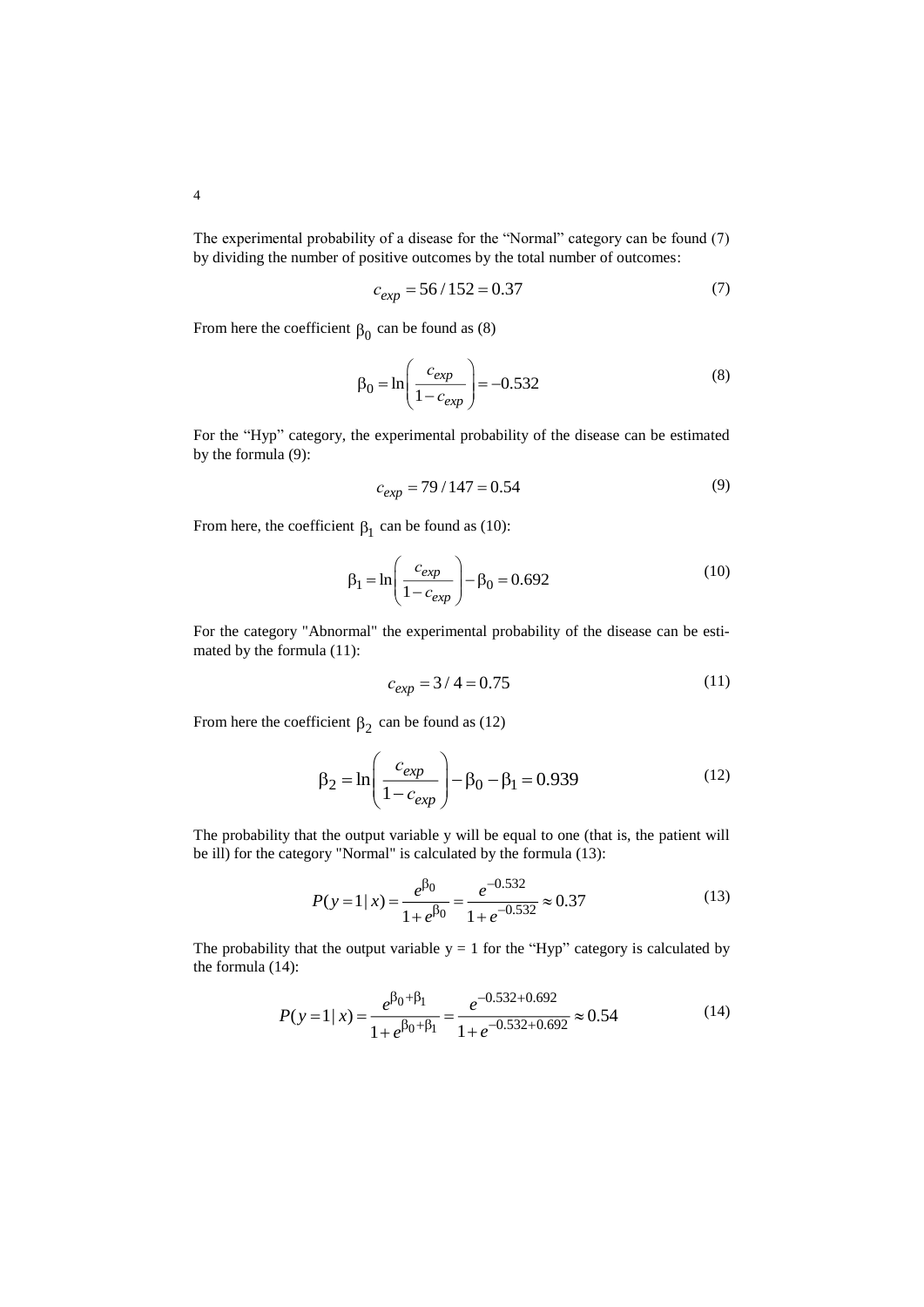The probability that the output variable  $y = 1$  for the "Abnormal" category is calculated by the formula (15):

$$
P(y=1|x) = \frac{e^{\beta_0 + \beta_1 + \beta_2}}{1 + e^{\beta_0 + \beta_1 + \beta_2}} = \frac{e^{-0.532 + 0.692 + 0.939}}{1 + e^{-0.532 + 0.692 + 0.939}} \approx 0.75
$$
(15)

It can be concluded that if the result of the ECG is "Abnormal", then the probability of the disease is highest, if "Hyp", then less, and the probability of being healthy is highest if the result is "Normal".

# **3 Estimating the likelihood of a disease using a Bayesian classifier**

Consider a sample of 30 patients with input variables defined in the nominal scale (Table 2) based on data from the source [17]. For analysis, we use the following signs: age (in years), blood sugar, patient gender, ECG result. According to the Table 2, the pair correlation coefficients were calculated, the values of which are in the interval [-0.303; 0.078], which indicates a low correlation between the input variables.

| $\mathcal{N}$ o | Age   | <b>Blood</b>     | Gender | <b>ECG</b> | Disease        |
|-----------------|-------|------------------|--------|------------|----------------|
|                 |       | sugar<br>$\,<\,$ |        | result     | state          |
|                 |       | 120              |        |            |                |
| $\mathbf{1}$    | 60-69 | No               | Man    | Hyp        | Yes            |
| $\overline{2}$  | 40-49 | No               | Man    | Normal     | No             |
| 3               | 60-69 | N <sub>o</sub>   | Man    | <b>Hyp</b> | No             |
| $\overline{4}$  | 60-69 | No               | Man    | Normal     | Yes            |
| 5               | 50-59 | Yes              | Man    | <b>Hyp</b> | Yes            |
| 6               | 50-59 | Yes              | Woman  | Normal     | No             |
| 7               | 50-59 | No               | Man    | Normal     | Yes            |
| 8               | 50-59 | No               | Man    | Normal     | Yes            |
| 9               | 60-69 | Yes              | Man    | Normal     | No             |
| 10              | 60-69 | N <sub>o</sub>   | Man    | Hyp        | Yes            |
| 11              | 60-69 | No               | Man    | <b>Hyp</b> | Yes            |
| 12              | 30-39 | N <sub>o</sub>   | Man    | Normal     | N <sub>o</sub> |
| 13              | 40-49 | N <sub>o</sub>   | Woman  | Normal     | N <sub>o</sub> |
| 14              | 50-59 | No               | Man    | Normal     | No             |
| 15              | 60-69 | No               | Woman  | Normal     | Yes            |
| 16              | 50-59 | No               | Woman  | <b>Hyp</b> | No             |
| 17              | 50-59 | No               | Man    | Normal     | N <sub>o</sub> |
| 18              | 50-59 | No               | Woman  | Normal     | No             |
| 19              | 50-59 | Yes              | Man    | Hyp        | Yes            |

**Table 2.** Patient data for selected characteristics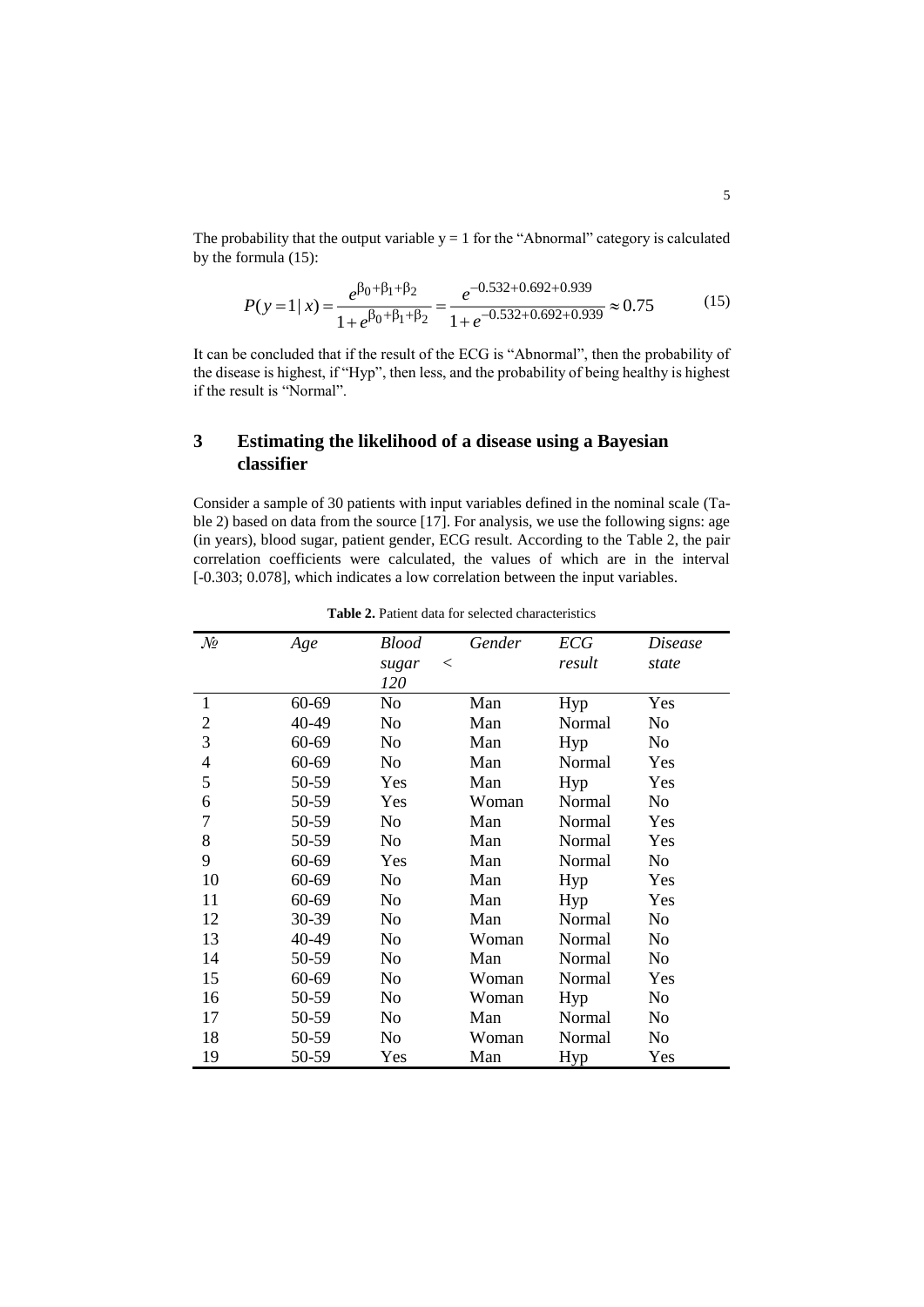| 20 | 40-49 | No  | Man   | No             | No  |  |
|----|-------|-----|-------|----------------|-----|--|
| 21 | 50-59 | No  | Woman | N <sub>0</sub> | No  |  |
| 22 | 50-59 | No  | Woman | Normal         | No  |  |
| 23 | 60-69 | No  | Woman | Normal         | No  |  |
| 24 | 40-49 | No  | Man   | Normal         | No  |  |
| 25 | 40-49 | No  | Man   | Hyp            | Yes |  |
| 26 | 60-69 | No  | Woman | <b>Normal</b>  | No  |  |
| 27 | 60-69 | Yes | Man   | Hyp            | Yes |  |
| 28 | 60-69 | No  | Man   | Normal         | Yes |  |
| 29 | 50-59 | No  | Man   | Normal         | No  |  |
| 30 | 40-49 | No  | Man   | Hyp            | No. |  |

Thus, in this case, you can use the Bayesian classifier, the application of which for this case is considered in detail in [18].

We denote by C1 the class "Sick" for whom the state of the disease is present (the value of the resulting variable is "yes"). Through C2, we can designate the class of patients "Healthy", which have no signs of illness (the value of the resulting variable is "no"). The use of the Bayesian classifier does not make it possible to obtain the form of a statistical dependence based on the training sample, however, it makes it possible to determine the probability that a patient with given characteristics will fall into one or another class. For example, we define that a patient aged 50 to 59 years, with blood sugar less than 120 units, a man and with the result of ECG "Hyp" will fall into the class "Sick".

It is necessary to maximize the product of probabilities  $P(X | C_k)P(C_k)$  for  $k = 2$ , because there are only two classes in this problem. The prior probability of the appearance of class C1 is calculated by the formula (16):

$$
P(C_1) = \frac{12}{30} = 0.4
$$
 (16)

The prior probability of the appearance of a class C2 is calculated by the formula (17):

$$
P(C_2) = \frac{18}{30} = 0.6\tag{17}
$$

There are 30 observed examples, 18 of them are "Healthy", 12 are "Sick". Conditional probabilities for determining  $P(X | C_k)$  calculated in Table 3. Calculate the generalized probabilities  $P(X | C_k)$  for events of the formula (18-19):

$$
P(X \mid C_1) = 0.33 \bullet 0.25 \bullet 0.92 \bullet 0.58 = 0.044
$$
 (18)

$$
P(X \mid C_1) = 0.33 \bullet 0.25 \bullet 0.92 \bullet 0.58 = 0.044
$$
\n
$$
P(X \mid C_2) = 0.44 \bullet 0.11 \bullet 0.55 \bullet 0.17 = 0.0045
$$
\n(19)

Than probabilities  $P(X | C_k)P(C_k)$  will be respectively equal (20-21):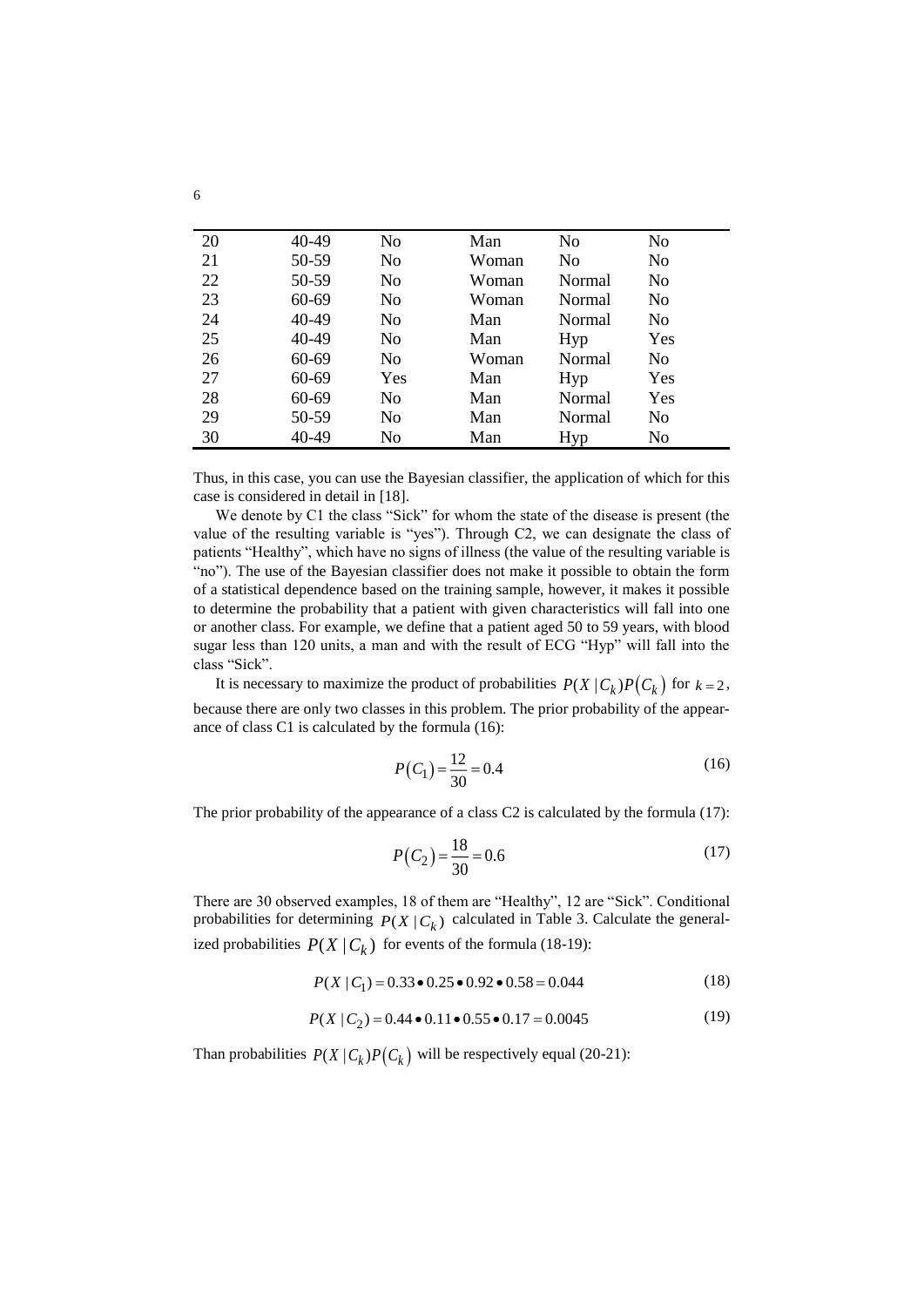$$
P(X \mid C_1)P(C_1) = 0.044 \bullet 0.6 = 0.0264
$$
 (20)

$$
P(X \mid C_2)P(C_2) = 0.0045 \cdot 0.4 = 0.0018 \tag{21}
$$

**Table 3.** Conditional Probabilities for Patient Data

 $\overline{a}$ 

| Probability description   | Estimation   |
|---------------------------|--------------|
| $P(Age 50-59 C_2)$        | $8/18=0.44$  |
| $P(Age 50-59 C_1)$        | $4/12=0.33$  |
| $P(Blood\ Sugar<120 C_2)$ | $2/18=0.11$  |
| $P(Blood\ Sugar<120 C_1)$ | $3/12=0.25$  |
| $P(Man C_2)$              | $10/18=0.55$ |
| $P(Man C_1)$              | $11/12=0.92$ |
| P(Hyp C2)                 | $3/18=0.17$  |
| $P(Hyp C_1)$              | $7/12=0.58$  |

The class whose probability is greater is selected, i.e. the patient in question belongs to the class "Sick".

The normalization of probabilities is as follows of formula (22-23):

$$
P'(X \mid C_1)P(C_1) = \frac{0.0264}{0.0264 + 0.0018} = 0.94\tag{22}
$$

$$
P'(X \mid C_2)P(C_2) = \frac{0.0018}{0.0018 + 0.0264} = 0.06\tag{23}
$$

Thus, a patient with the described characteristics will be sick with a probability of 0.94 (will fall into the "Sick" class), and with a probability of 0.06 will be healthy (will fall into the "Healthy" class).

# **4 Estimation of logistic regression parameters based on the maximum likelihood estimation**

Consider a sample of 303 patients with input characteristics shown in Table 4 based on data from the source [17]. The resulting trait is measured in a dichotomous scale, and factor traits in metric and other types of scales. It is necessary to determine the likelihood of a patient's disease with this many characteristics.

Since the maximum likelihood estimation (MLE) is quite resource-intensive, we will use the software from IBM – SPSS Statistics for the demonstration. This software allows us not only to find the parameters of logistic regression, but also to evaluate the parameters of the model and probability, and also analyze the quality of the model.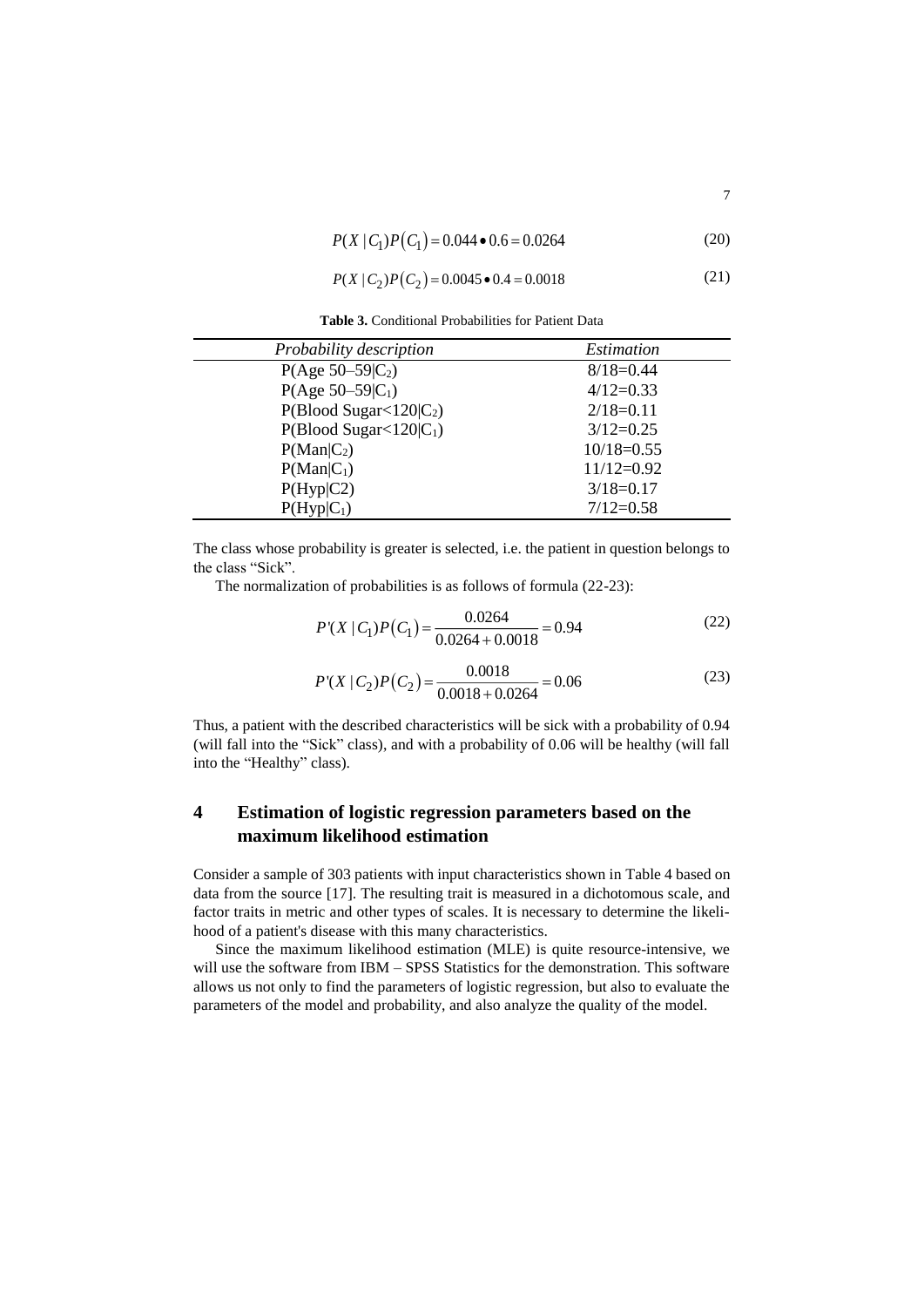| age                 | metric scale  | 2977                    |
|---------------------|---------------|-------------------------|
| sex                 | nominal scale | Male/Female             |
| chest pain type     | nominal scale | Asymptomatic, Abnor-    |
|                     |               | mal Angina, Angina, No- |
|                     |               | Tang                    |
| blood pressure      | metric scale  | 94200                   |
| cholesterol         | metric scale  | 126564                  |
| fasting blood sugar | nominal scale | true/false              |
| <120                |               |                         |
| resting ecg         | nominal scale | Normal/Hyp              |
| maximum heart rate  | metric scale  | 71202                   |
| angina              | nominal scale | true/false              |
| peak                | metric scale  | 06,2                    |
| slope               | nominal scale | Flat, Down, Up          |
| #colored vessels    | metric scale  | 0,1,2,3                 |
| thal                | nominal scale | Normal, Rev, Fix        |
| $class*$            | nominal scale | Sick, Healthy           |
|                     |               |                         |

*\*Row "Class" is necessary for analysis of simulation results performing.*

The most significant results are visible in the tables below. In the Table 5 presents the quality factors of the model.

|  |  |  | Table 5. Model Summary Table |  |
|--|--|--|------------------------------|--|
|--|--|--|------------------------------|--|

| <b>Step</b> | $-2 Log$    | R-squared   | R-squared  |
|-------------|-------------|-------------|------------|
|             | probability | Cox & Snell | Nagelkerke |
|             | 348.461     | 0.210       | 0.281      |

Criterion -2 Log probability corresponds to the correspondence between the models and the source data. The smaller this indicator, the more adequate the model.

R-squared Cox & Snell and R-squared of the Nagelkerke are stably statistically consistent, which are used in the logit. The value of an equal object is achievable. In the second sign, this drawback is eliminated. These criteria shows the share of all factor characteristics. More detailed information can be taken from the source [17]. In the table 6 presents the values of the Chi-square test.

**Table 6.** Universal criterion for model coefficients

| <b>Step</b>  | Chi-squared | Degrees of<br>freedom | Relevance |
|--------------|-------------|-----------------------|-----------|
| Step         | 71,586      |                       | ,000      |
| <b>Block</b> | 71,586      |                       | ,000      |
| Model        | 71,586      |                       | ,000      |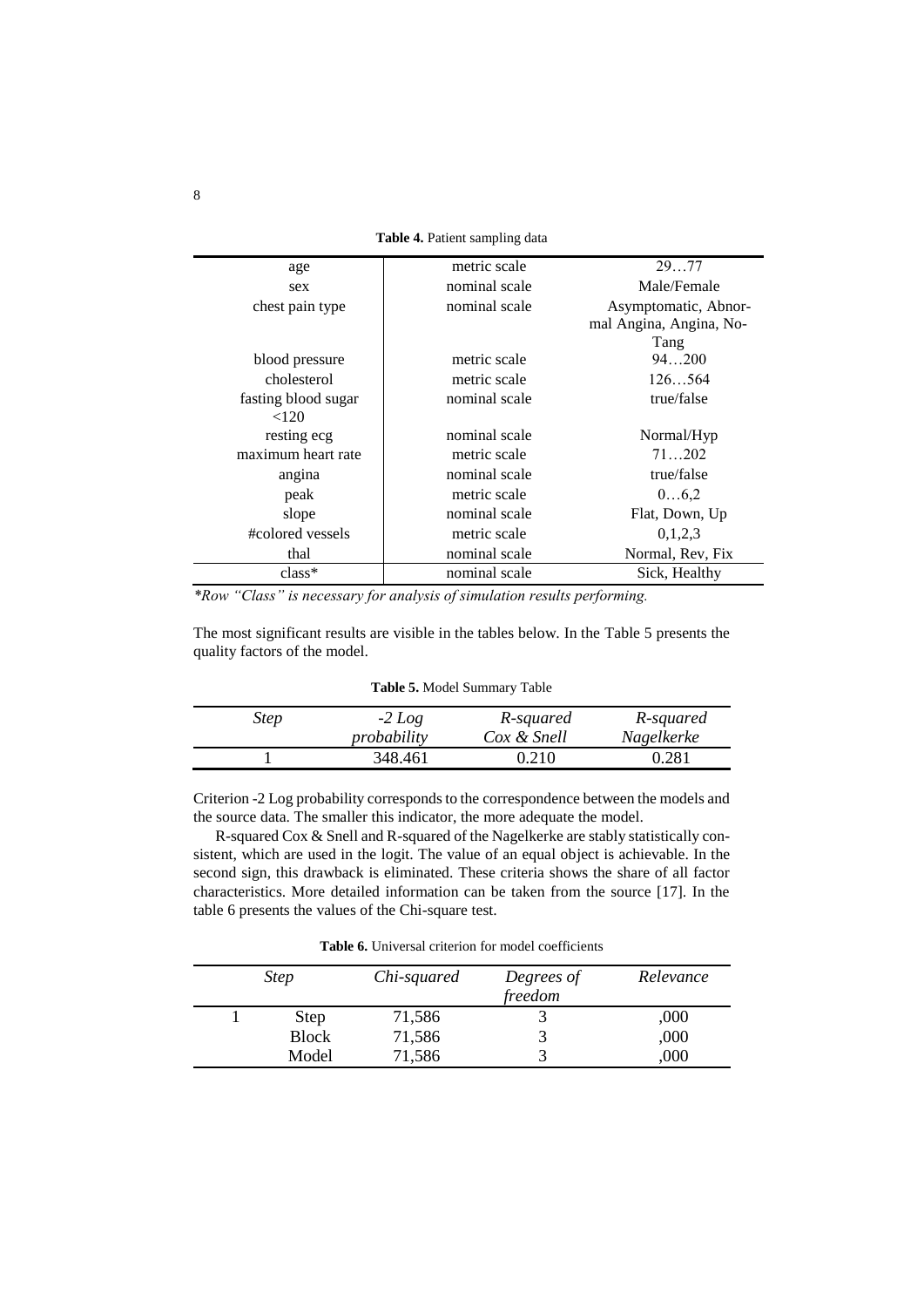Table 7-8 presents the Hosmer-Lemeshov criterion. In our case, part of the variance is 0.7%. This indicates a high degree of consistency in the model.

The Hosmer-Lemeshov criterion - shows an assessment of the agreement between the frequencies in the sample and the model [19-20]. It shows whether there is "garbage", which leads to a decrease in the quality of the model in the model.

| <i>Step</i> | Chi-squared | Degrees of<br>freedom | Relevance |
|-------------|-------------|-----------------------|-----------|
|             | 9.800       |                       |           |

**Table 7.** Hosmer-Lemeshov criteria

|  |  | Table 8. Conjugation table for checking Hosmer-Lemeshov consent |  |
|--|--|-----------------------------------------------------------------|--|
|  |  |                                                                 |  |

|        |                |          | Illness = $yes$ |          | Illness $=$ no |        |
|--------|----------------|----------|-----------------|----------|----------------|--------|
|        |                | Observed | Expected        | Observed | Expected       | Overal |
|        |                |          |                 |          |                |        |
|        |                | 23       | 22,839          | 0        | 0,161          | 23     |
|        | $\overline{2}$ | 27       | 29,294          | 3        | 0,706          | 30     |
| Step 1 | 3              | 29       | 28,613          |          | 1,387          | 30     |
|        | 4              | 27       | 26,486          | 3        | 3,514          | 30     |
|        | 5              | 27       | 23,015          | 3        | 6,985          | 30     |
|        | 6              | 16       | 17,586          | 14       | 12,414         | 30     |
|        | 7              | 10       | 11,150          | 20       | 18,850         | 30     |
|        | 8              | 5        | 4,997           | 24       | 24,003         | 29     |
|        | 9              | 0        | 1,847           | 30       | 28,153         | 30     |
|        | 10             |          | 0,495           | 40       | 40,505         | 41     |

Table 9 shows percentages representing different levels of classification of the model. Quite high indicators were obtained, i.e. 92.2% of cases were classified correctly.

| Observed    |       |                  | Predicted |             |      |  |
|-------------|-------|------------------|-----------|-------------|------|--|
|             |       |                  |           | Class       |      |  |
|             |       |                  | Healthy   | <b>Sick</b> |      |  |
| <b>Step</b> | Class | Healthy          | 147       | 18          | 93.1 |  |
|             |       | Sick             | 23        | 115         | 91.3 |  |
|             |       | Total percentage |           |             | 92.2 |  |

Table 10 shows the parameters of the logistic regression equation.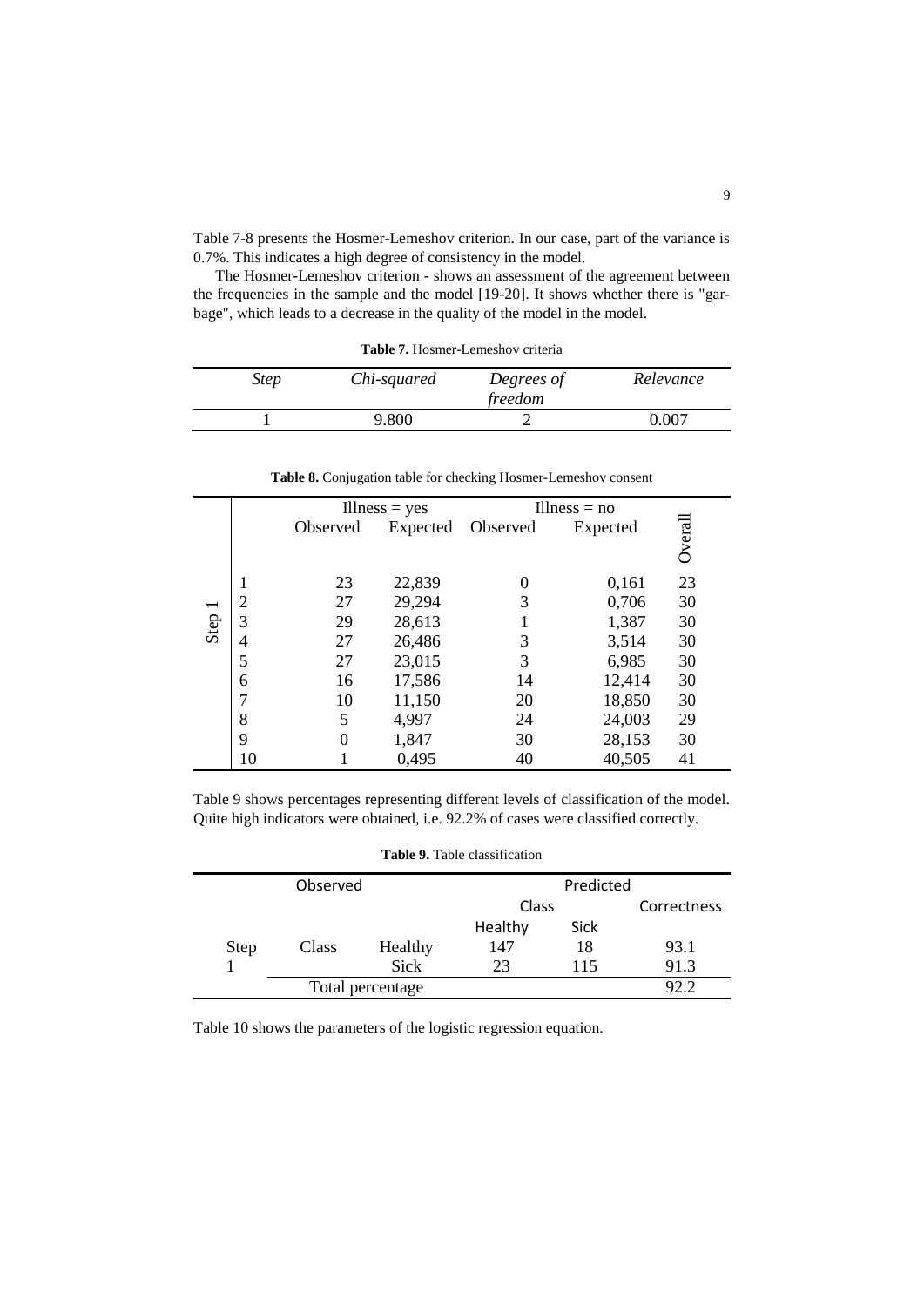| Influencing variable       | Regression            | <b>Stand</b> | Wald       | Signifi |
|----------------------------|-----------------------|--------------|------------|---------|
|                            | equation              | ard          | statistics | -cance  |
|                            | $cofficients$ $\beta$ | error        |            | level   |
| $A - \text{sex}(1)$        | $-1,464$              | 0,490        | 8,932      | 0,003   |
| B - chestpaintype          |                       |              | 30,864     | 0,000   |
| $B1$ - chestpaintype $(1)$ | 2,286                 | 0,444        | 26,474     | 0,000   |
| $B2$ - chestpaintype $(2)$ | 0,971                 | 0,590        | 2,705      | 0,100   |
| $B3$ - chestpaintype $(3)$ | 0,170                 | 0,652        | 0,068      | 0,794   |
| $C$ - angina(1)            | $-0,763$              | 0,380        | 4,044      | 0,044   |
| $D - slope$                |                       |              | 24,588     | 0,000   |
| $D1 - slope(1)$            | 1,724                 | 0,700        | 6,068      | 0,014   |
| $D2 - slope(2)$            | 2,018                 | 0,415        | 23,700     | 0,000   |
| E - @#coloredvessels       |                       |              | 36,481     | 0,000   |
| E1                         | $-1,763$              | 0,505        | 12,204     | 0,000   |
| @#colored vessels(1)       |                       |              |            |         |
| E2                         | 0,495                 | 0,547        | 0,818      | 0,366   |
| @#coloredvessels $(2)$     |                       |              |            |         |
| E <sub>3</sub>             | 1,498                 | 0,793        | 3,566      | 0,059   |
| @#coloredvessels $(3)$     |                       |              |            |         |
| F - thal                   |                       |              | 14,056     | 0,001   |
| $F1 - \text{thal}(1)$      | $-1,492$              | 0,733        | 4,137      | 0,042   |
| $F2 - thal(2)$             | $-1,452$              | 0,411        | 12,472     | 0,000   |

**Table 10.** Parameters of logistic regression equation

The remaining variables were excluded from the formula due to data redundancy.

Based on this table, you can determine the most significant factors by which you can get the smallest errors with a high probability. The general form of the regression equation for the patient will have the form similar to formula (24):

$$
g(x) = -1,464 \cdot A + 2,286 \cdot B1 + 0,971 \cdot B2 ++0,170 \cdot B3 - 0,763 \cdot C + 1,724 \cdot D1 + 2,018 \cdot D2 --1,763 \cdot E1 + 0,495 \cdot E2 + 1,498 \cdot E3 - 1,492 \cdot F1 - 1,452 \cdot F2
$$
 (24)

Then, for a male patient with a second type of chest pain that did not have a sore throat, with a bias of the first type, with vessels of the third type, as well as a thal of the first type, it will be true  $(25)$ :

$$
g(x) = -1,464 + 0,971 + 1,724 + 1,498 - 1,492 = 1,237
$$
 (25)

Then the probability that such a patient will be healthy is calculated by the formula (26):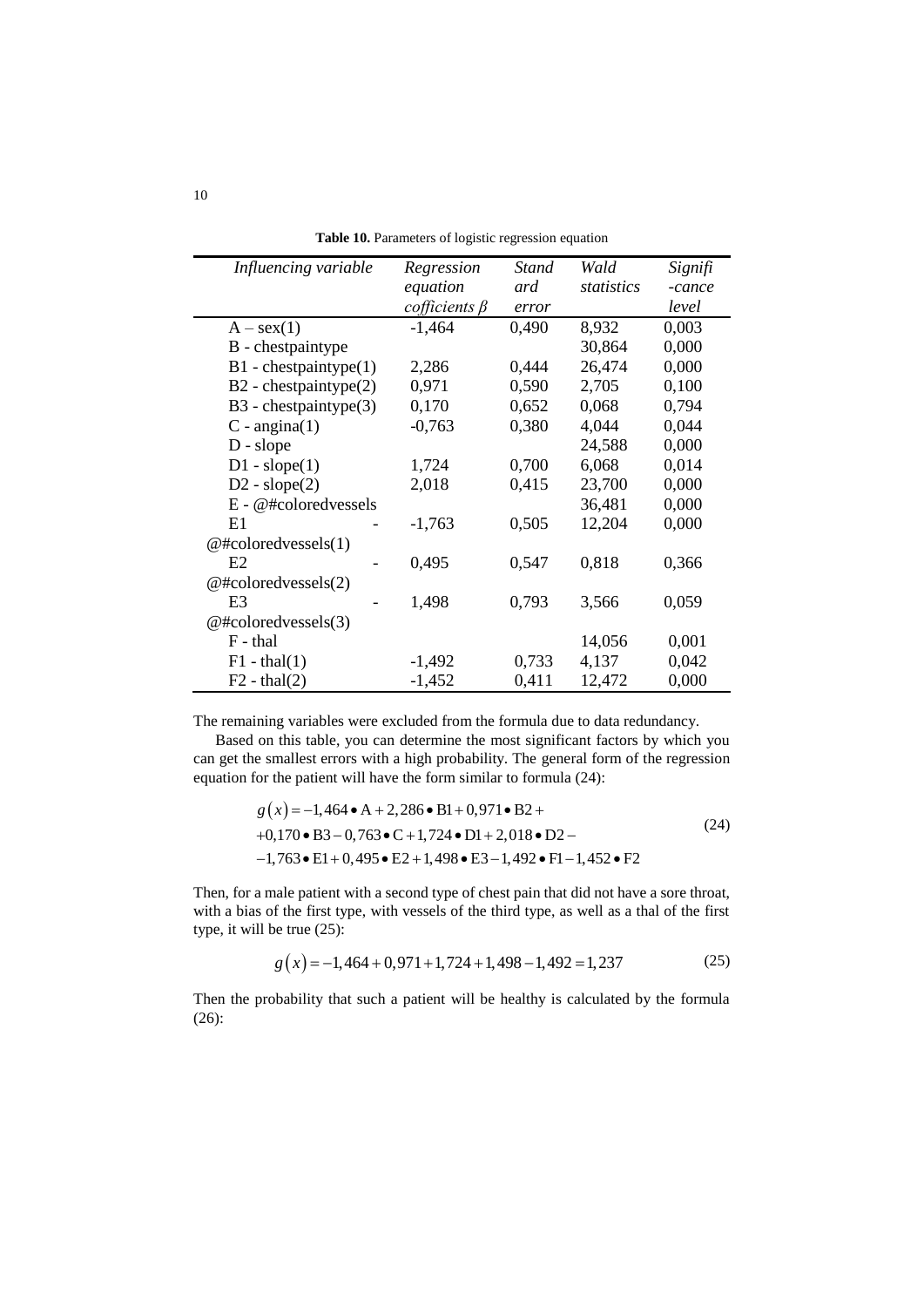$$
\rho(x) = e^{g(x)} / (1 + e^{g(x)}) \approx 0.77
$$
\n(26)

Moreover, as can be seen from the Table 10, according to Wald's statistics, the most significant are the following factors: chestpaintype (value 30.864), slope (value 24.588), coloredvessels (value 36.481).

Wald test – a statistical test used to check the restrictions on the parameters of statistical models estimated on the basis of sample data. It is the most appropriate of the three basic constraint checking tests such as the likelihood ratio test and the Lagrange multiplier test. The test is asymptotic, that is, a sufficiently large sample size is required for the reliability of the conclusions. The confidence interval (CI) of the test is also a closed form. The higher the statistics, the better.

The significance of the factors is confirmed using the appropriate level of significance. It is defined as the p-level, which is calculated during the test. The lower this level, the better.

Based on the data in Table 4, the probabilities of getting into the Healthy group were calculated for all data.

In the "Expected" and "Group" columns, you can see the probabilities of getting into the "Healthy" or "Sick" group.

The simulation results (Table 8) show high accuracy of the classification results in comparison with the classes previously known for the experimental sample (Table 4).

Based on the results, we can say that the model adequately describes this population.

#### **5 Conclusions**

In this work we identified, analyzed and implemented methods that allow us to assess the likelihood of a patient's disease with specified diagnostic characteristics.

It is shown in which cases it is advisable to use certain methods to determine the probability and estimate the parameters of models. These models are not static. Calculation of parameters can be carried out every time when the amount of data about patients changes, and the use of SPSS software tools will allow calculations to be made quite quickly. The data obtained will allow a more accurate assessment of the state of health in the face of constantly changing diagnostic parameters.

#### **References**

1. Baldi, P., Brunak, S.: Bioinformatics: The Machine Learning Approach (2nd ed.). MIT Press, 400 p. (2001).

2. Meniailov I., et. al.: Using the K-means Method for Diagnosing Cancer Stage Using the Pandas Library. In CEUR Workshop Proceedings, vol. 2386, pp. 107-116 (2019).

3. Chumachenko, D.: On Intelligent Multiagent Approach to Viral Hepatitis B Epidemic Processes Simulation, in Proceedings of the 2018 IEEE 2nd International Conference on Data Stream Mining and Processing, DSMP 2018, pp. 415-419 (2018).